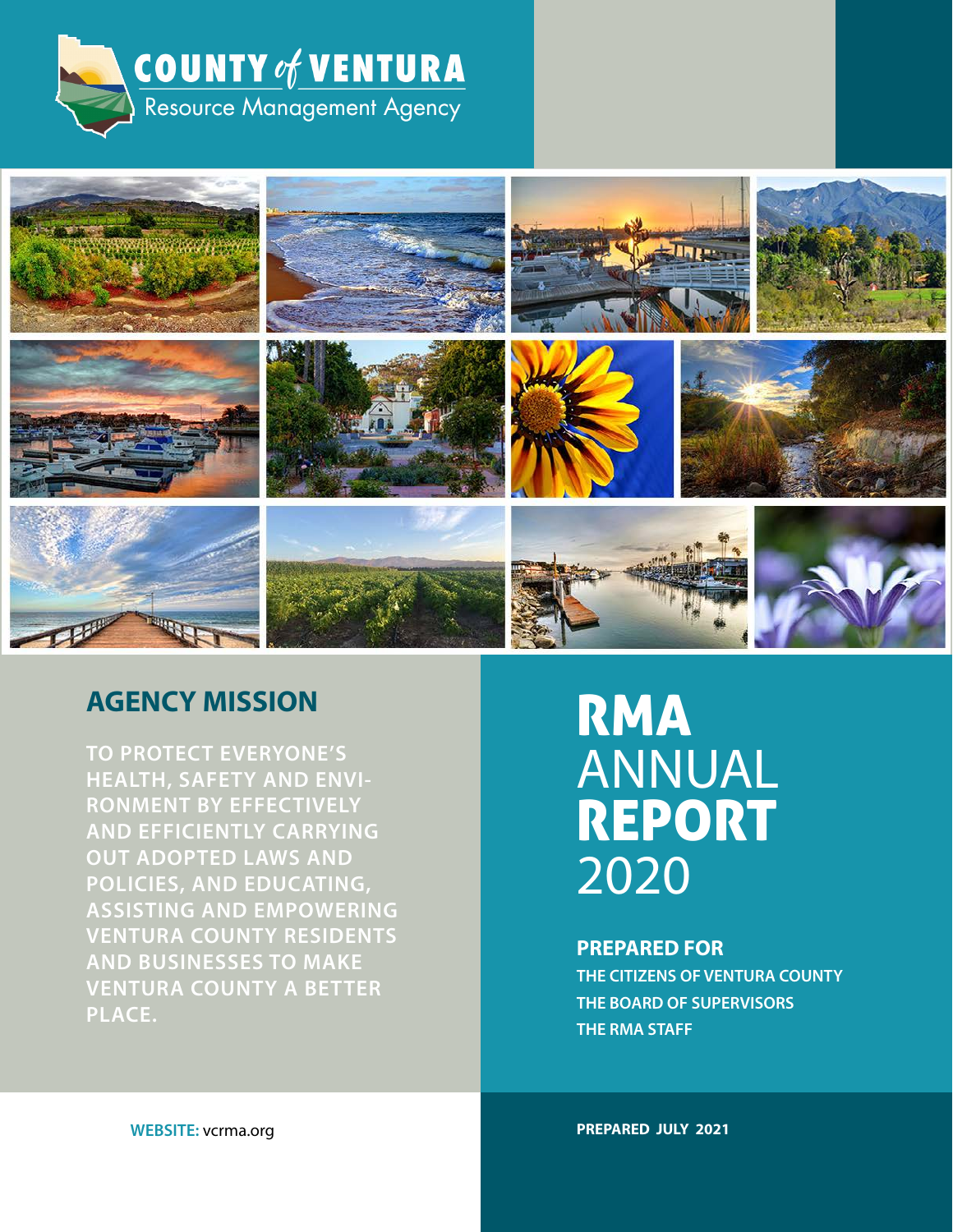## **RMA ADMINISTERS VARIOUS PROGRAMS**

| <b>BUILDING &amp;</b><br><b>SAFETY</b>                                        | <b>CODE</b><br><b>COMPLIANCE</b>                                                                                                                   | <b>ENVIRONMENTAL</b><br><b>HEALTH</b>                                                                                                                                                                                        | <b>OPERATIONS</b>                                                                                                       | <b>PLANNING</b>                                                                                                                                                                                                                          |
|-------------------------------------------------------------------------------|----------------------------------------------------------------------------------------------------------------------------------------------------|------------------------------------------------------------------------------------------------------------------------------------------------------------------------------------------------------------------------------|-------------------------------------------------------------------------------------------------------------------------|------------------------------------------------------------------------------------------------------------------------------------------------------------------------------------------------------------------------------------------|
| <b>Building</b><br><b>Permits</b><br><b>Inspections</b><br><b>Plan Review</b> | <b>Weights &amp;</b><br><b>Measures</b><br><b>Building &amp;</b><br><b>Zoning</b><br><b>Enforcement</b><br><b>Temporary</b><br><b>Rental Units</b> | <b>Hazardous</b><br><b>Materials</b><br><b>Consumer Food</b><br><b>Protection /</b><br><b>Public Pools</b><br><b>Technical</b><br><b>Services /</b><br><b>Vector</b><br><b>Plan Check /</b><br>Fiscal /<br><b>IT Systems</b> | <b>Fiscal</b><br><b>Personnel /</b><br><b>Facilities</b><br><b>Information</b><br><b>Systems / GIS</b><br><b>Accela</b> | <b>Operations &amp;</b><br><b>Planning</b><br><b>Programs</b><br><b>Permit</b><br><b>Administration</b><br><b>Residential</b><br><b>Permits</b><br><b>Commercial &amp;</b><br><b>Industrial</b><br><b>Permits</b><br><b>General Plan</b> |
| <b>SERVICES</b><br><b>PROVIDED</b><br><b>DURING COVID</b>                     |                                                                                                                                                    |                                                                                                                                                                                                                              |                                                                                                                         | <b>Implementation</b><br><b>Housing &amp;</b><br><b>State</b><br><b>Mandates</b><br><b>Area Plans &amp;</b><br><b>Resources</b>                                                                                                          |



#### **TRANSITIONED TO ONLINE SERVICES**

Transitioned to online services and permitting for building, planning, and environmental health



Electronic plan review **ONLINE AVAILABILITY**



#### **PUBLIC HEARINGS PROVIDED ONLINE PARTICIPATION BY ZOOM AND DIRECT EMAILS**

- Board of Supervisors
- Planning Director/ Commission
- Mobile Home Rent Review Board
- Cultural Heritage Board
- Environmental Health

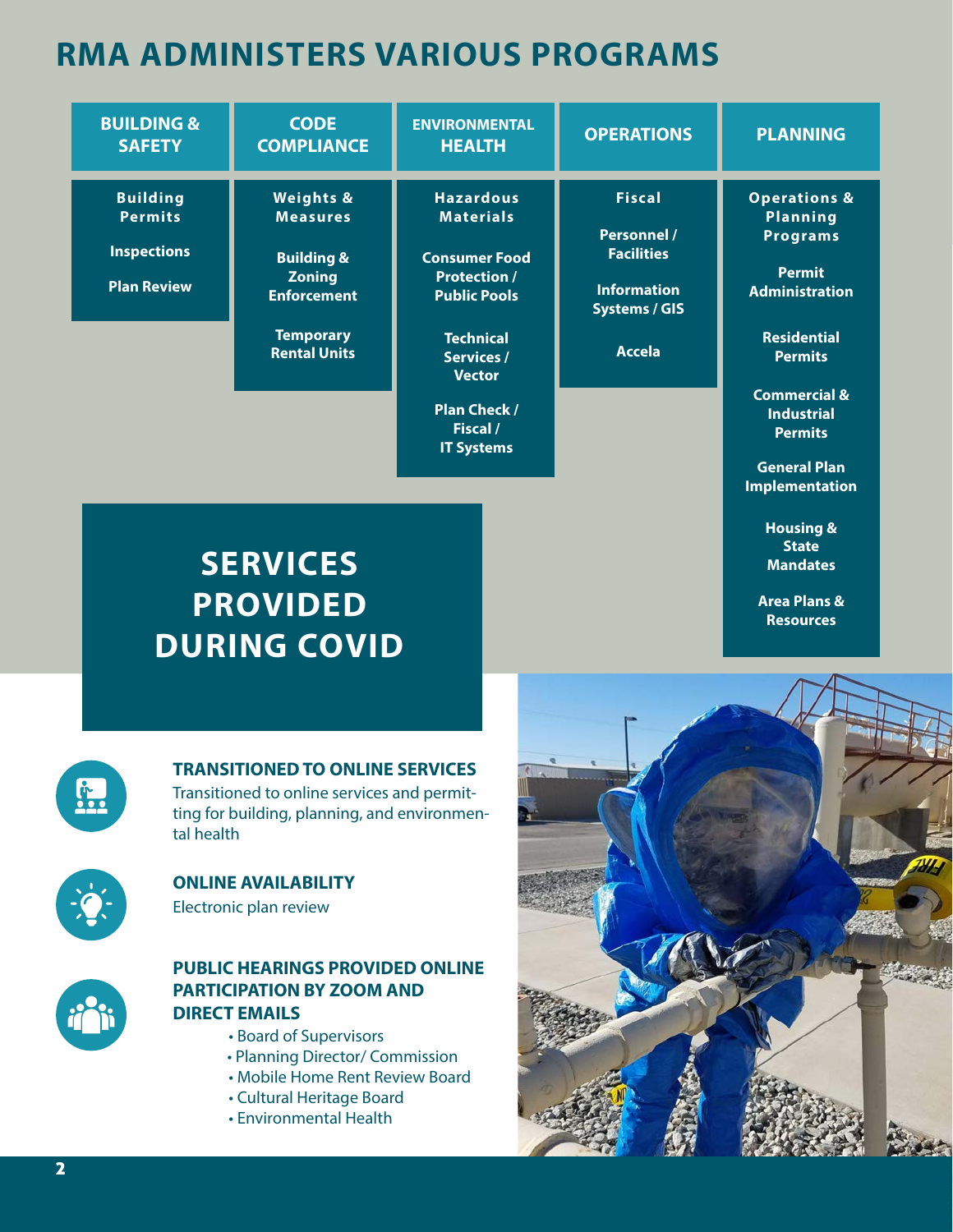## **COVID-19 RESPONSE**

#### **AMBASSADOR PROGRAM REGISTRATION**



Manage the Ambassador Program for business registration and consultative inspections in coordination with incorporated cities for over 16,700 businesses.

#### **COVID HOTLINE AND EMAIL RESPONSE**



Staff the COVID Hotline and emails, responding to over 51,000 inquiries and reports.

#### **WAIVED FEES FOR BUSINESSES**



Waived \$1.6m in Environmental Health fees for businesses; Additional \$3.5m in fees will be waived in FY 21-22.

#### **COVID COMPLIANCE INSPECTIONS**



Performed COVID compliance inspections at 900 hazardous materials/ waste facilities, 5,204 food facilities and 257 public pools/ spas.

#### **FUNDING MEAL DELIVERIES TO SENIORS**



\$54,000 for Disaster Service Workers for meal delivery to seniors.



**OVER \$2M IN STAFF TIME FOR COVID RESPONSE**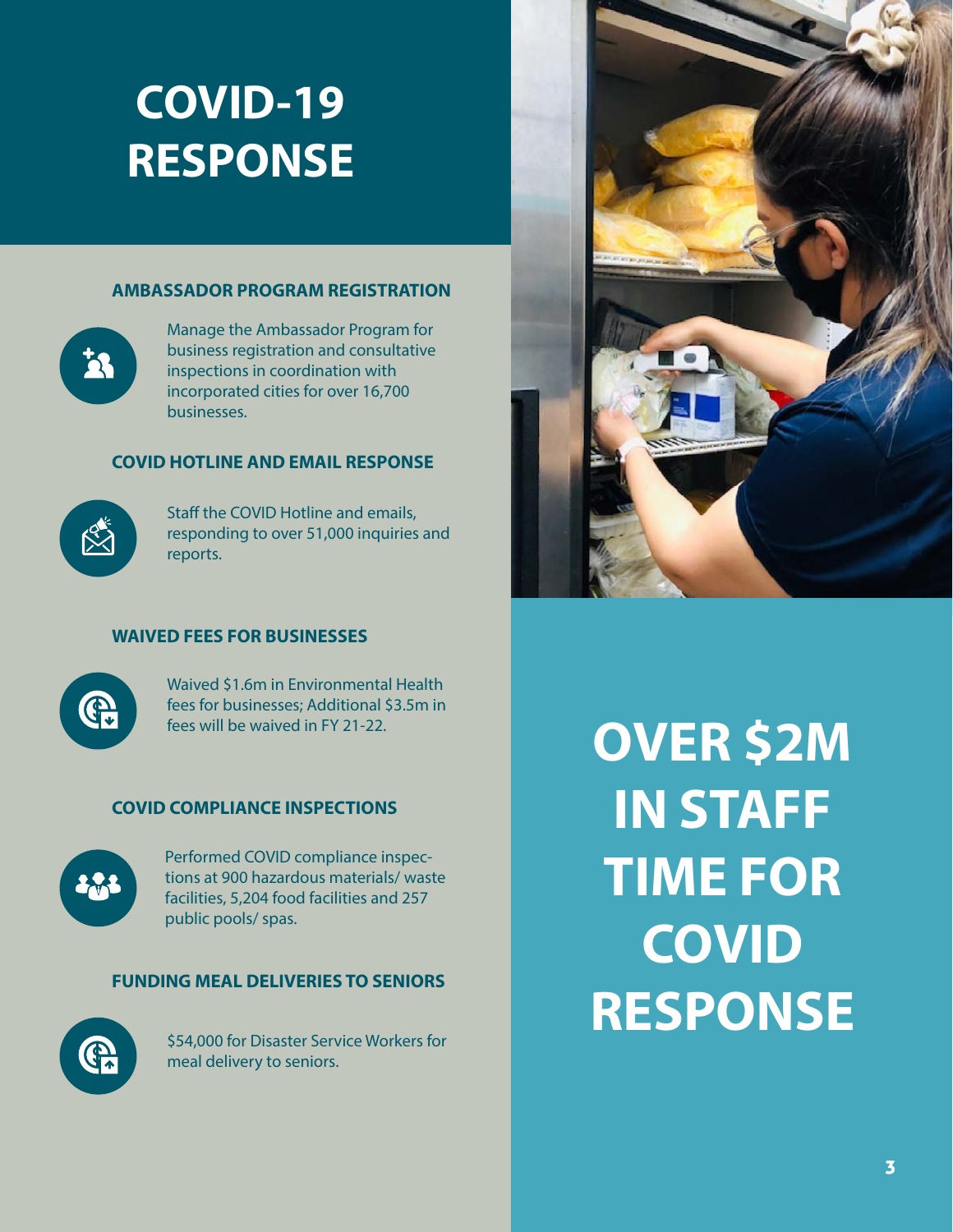

**investigations conducted**

# **HOW RMA SERVES THE COMMUNITY 150**

# **10,000**

**Measuring devices such as gas pumps and retail scales and scanning devices inspected**

# **14,800**

**Inspection of mosquito breeding sites**

# **6,600**

**Sharps (syringes) containers distributed for home generated sharps program**

# **550**

**Complaint investigations confirmed the presence of invasive aedes aegypti mosquitoes**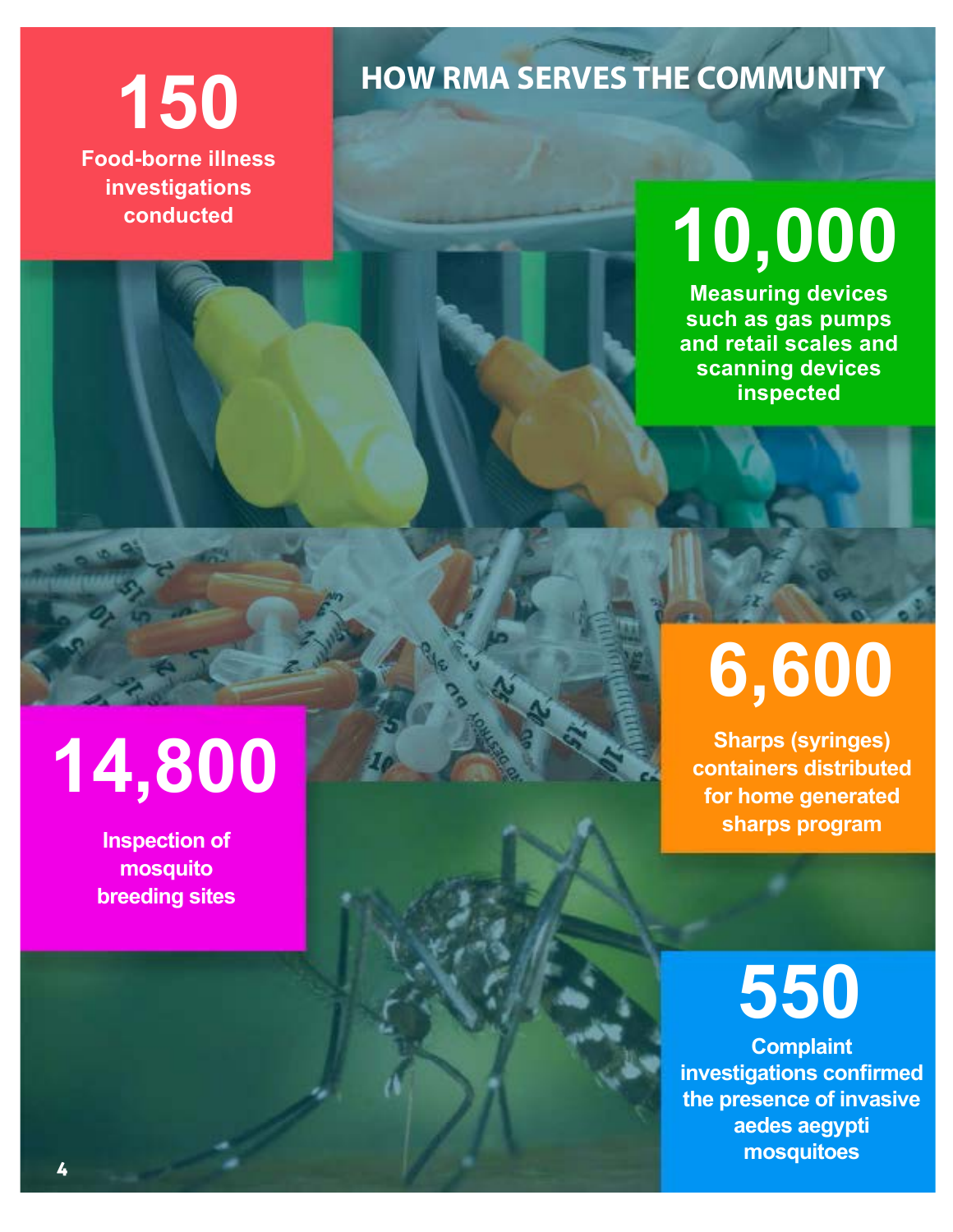**1,000**

**Zone clearances issued for remodels, additions, and tree removals**

# **15,000**

**Safety inspections conducted for active projects**

# AINSPEHII

**HOW RMA SERVES THE COMMUNITY**

# **200**

**Temporary Rental Units inspected for life-safe conformance**

# **500**

 **Reports of building and zoning violations and over 400 Code Compliance cases resolved**

Permits

**2,500**

**Building permits**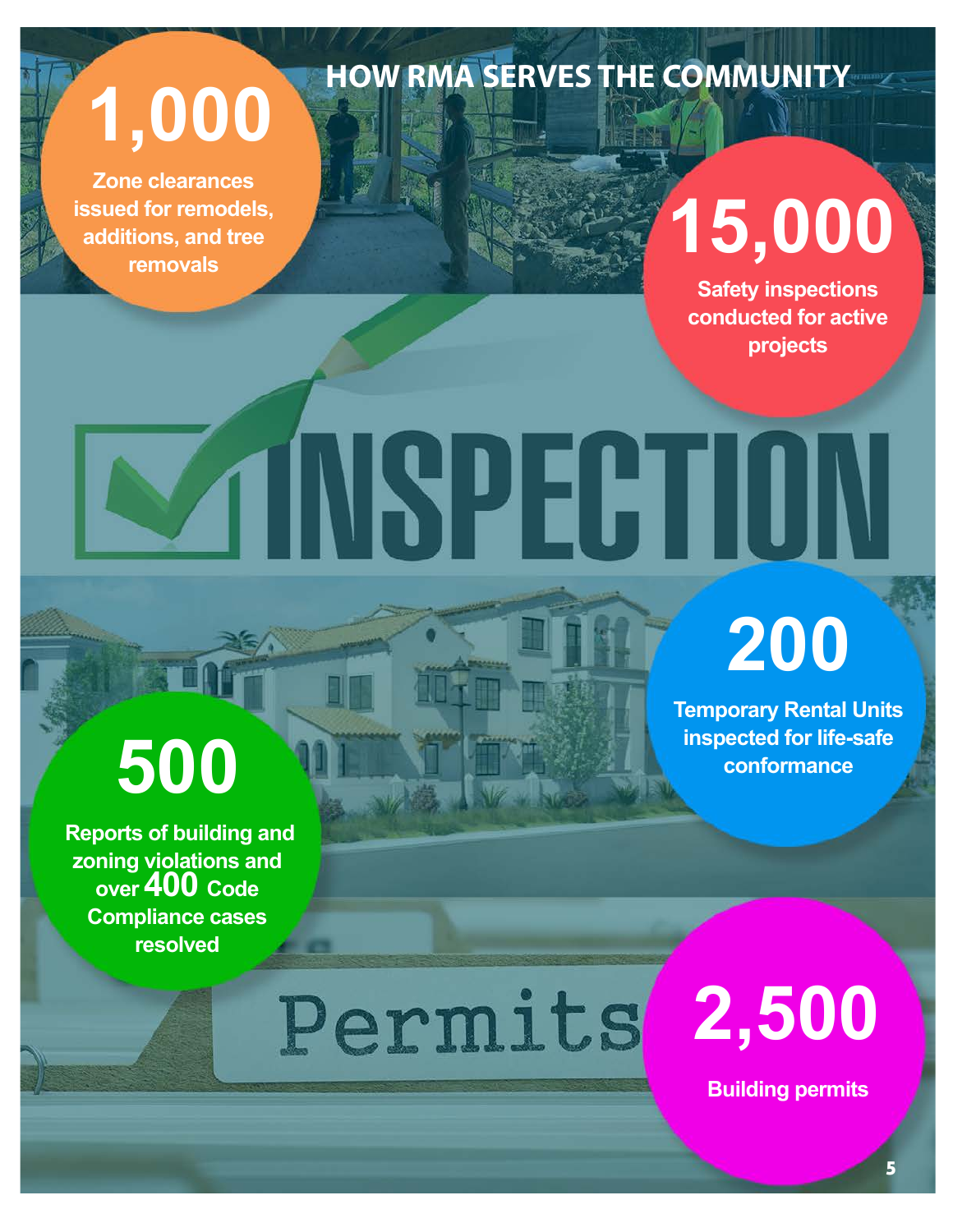## **ENVIRONMENT, LAND USE & INFRASTRUCTURE**

- Completed 4.5+ year comprehensive General Plan Update, effective October 15, 2020
- Updated policies and implementing programs for next 20 years
- New Agriculture, Economic Vitality and Water Elements
- New policies addressing Healthy Communities and Environmental Justice
- New Climate Action Plan
- Award of Excellence from the California Chapter of the American Planning Association

Ventura County

## **2040 General Plan**



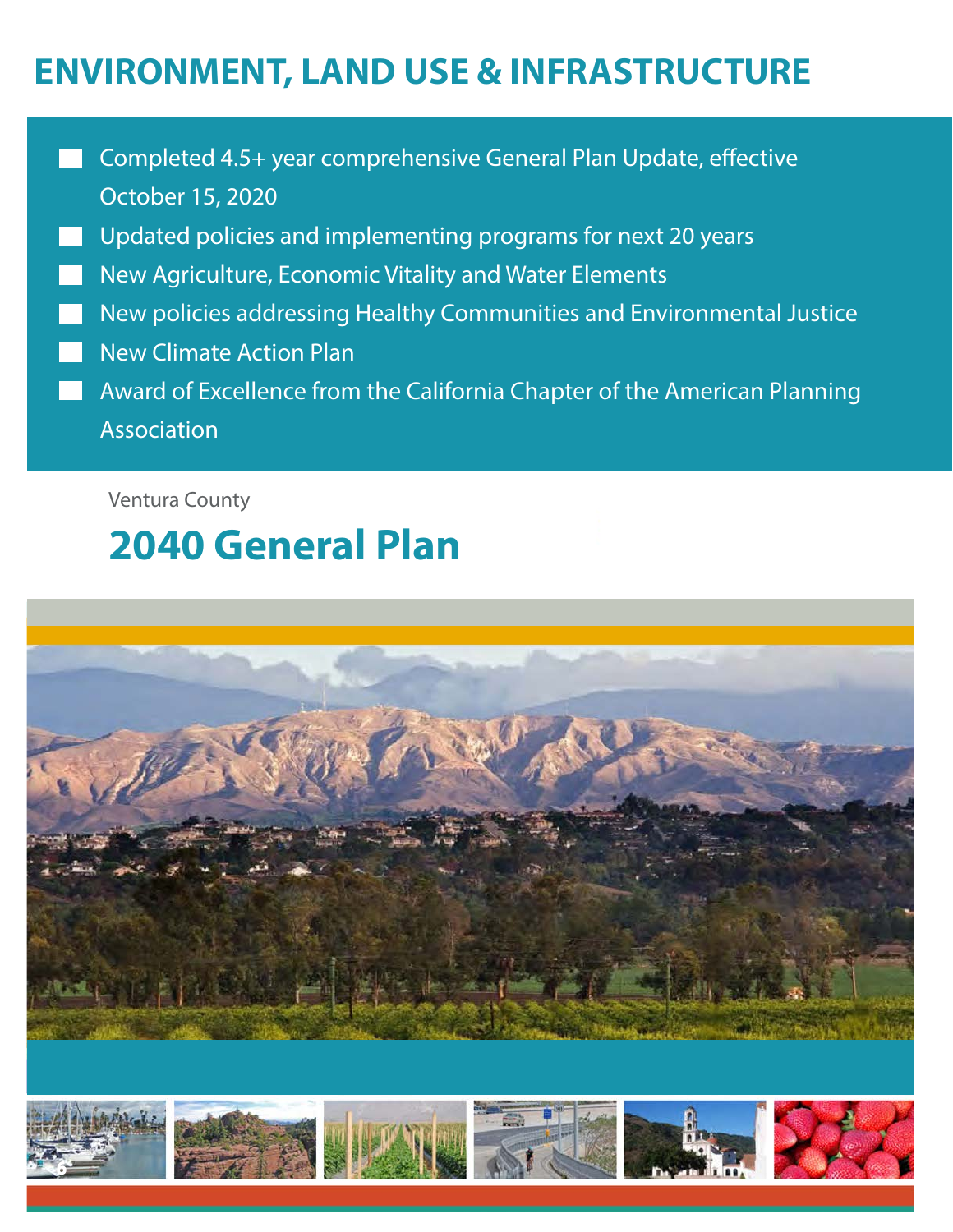## **FY 21-22 ADOPTED BUDGET SUMMARY**



## **FY 2021-22 ADOPTED BUDGET REVENUES**

THE AGENCY ACHIEVES THE MISSION LARGELY THROUGH FEES FOR SERVICES

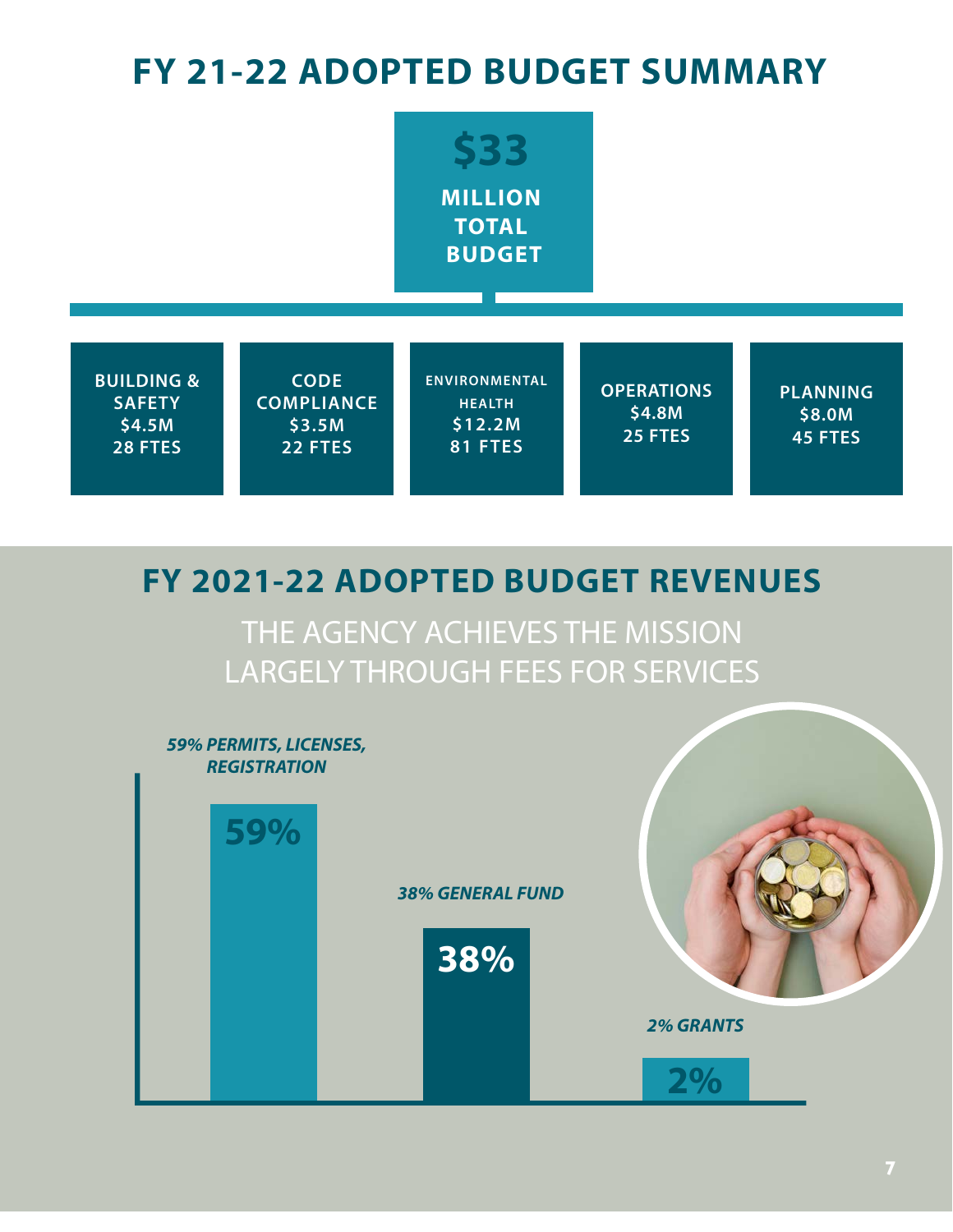## **FUTURE PROJECT**

# THE ROAD AHEW

- **Improving the Farmworker Dwelling/ Accessory** Dwelling Unit Standard Plan
- Drafting New Fire Zone Construction provisions to address new building in high-fire hazard severity zones
- Adopting and implementing the Housing Element
- **Moving towards electronic document records** system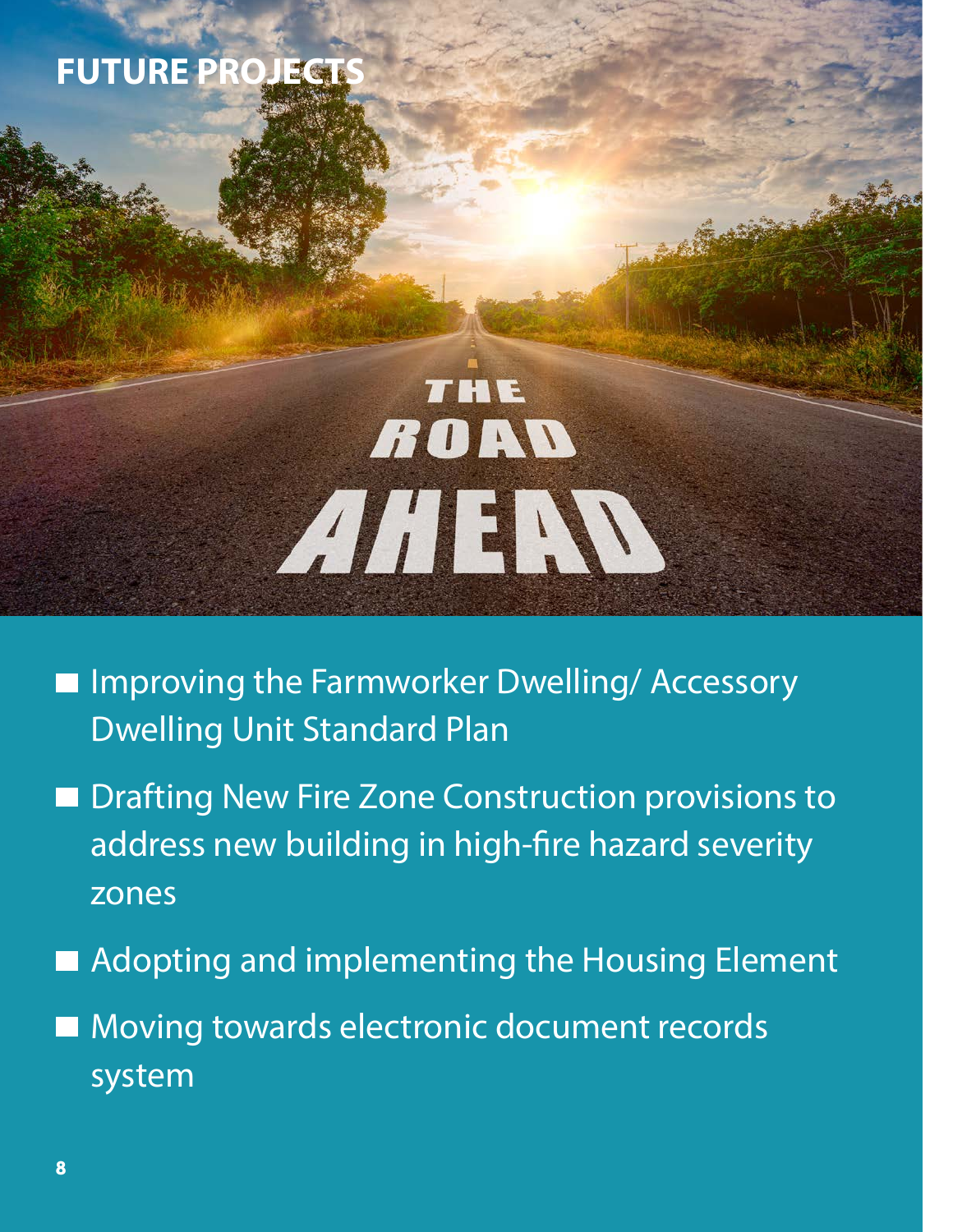

## **ACCOMPLISHMENTS**

- Agency response to COVID
- Updated Subdivision and Landscape Ordinances
- Somis Farmworker Housing Project 360 units
- Permitting and Inspections for Arevon/Strata Energy Battery Storage, currently the largest facility in the nation, increasing electric power throughout the county
- Construction permits for the new Health Unit Expansion at Todd Road Jail
- Certified for occupancy the new Hillcrest fire station in Thousand Oaks
- Certified for occupancy the Mitchell fire station in Newbury Park